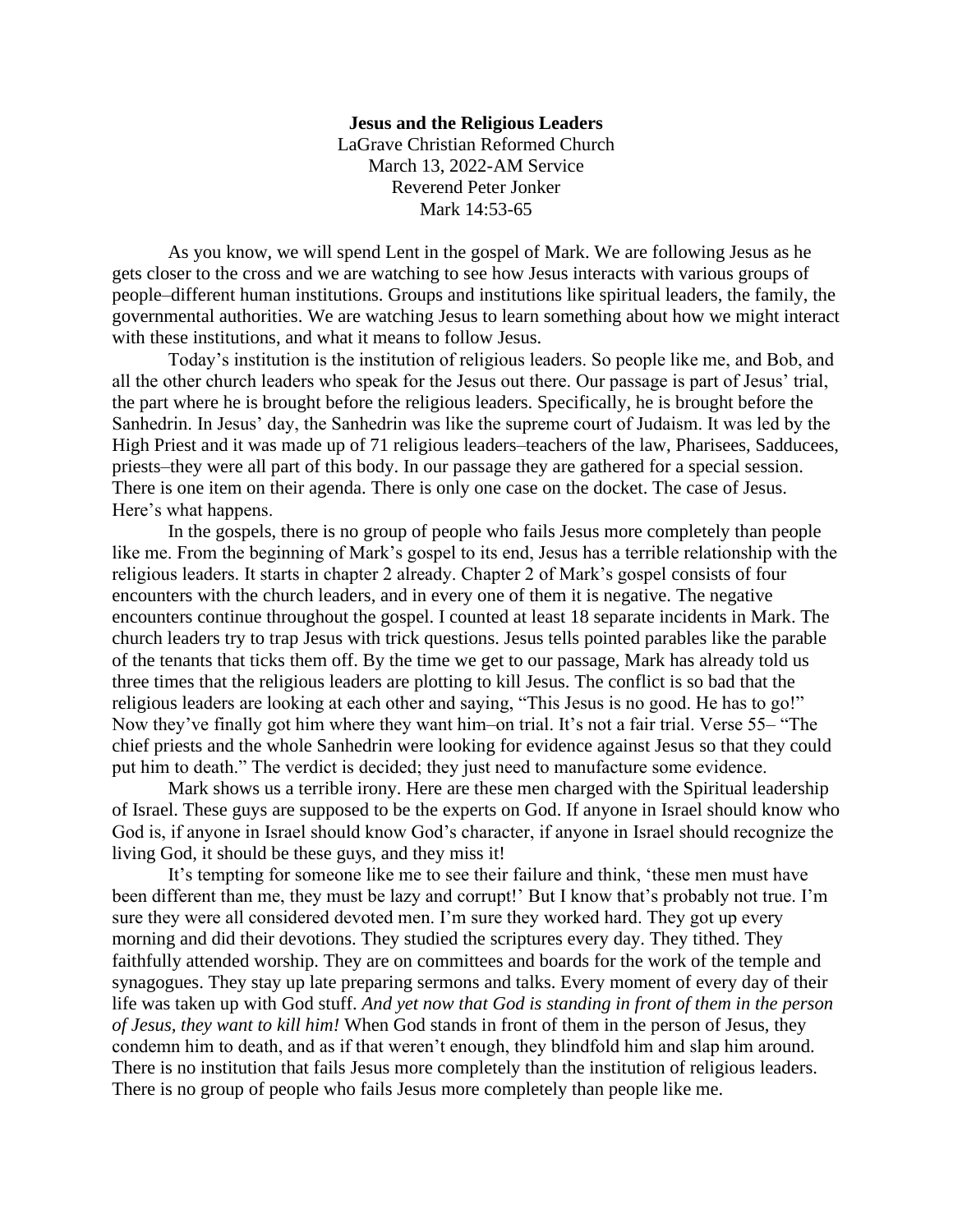What's going on? How do we look at this failure? Some people would say, 'that's the institutional church for you!' This is just another example of how organized religion is the enemy of real spirituality. Everyone loves to hate organized religion and the institutional church these days. But even though the religious leaders fail Jesus completely in the gospels, I don't think the message here is that organized religion is bad. In the Bible, it's pretty clear that God wants leadership and organization. In the Old Testament law, God appoints priests and Levites, God establishes an organized rhythm of feasts and observances, and the priests and the religious leaders are meant to oversee these festivals and sacrifices. In the Old Testament, God creates an institutional church with leaders. It's the same in the New Testament. The structure changes. The sending of the Holy Spirit at Pentecost alters the way that the church leadership works, but there are still people designated as leaders. In Acts, the apostles in Jerusalem clearly had some kind of authority. In Acts 15, at the first synod, James has authority. In Acts 6, the church appoints deacons. In Timothy, Paul talks about the proper characteristics of elders. Read the New Testament and you see an institutional church with leaders. So the institution is not the problem here.

What then is the problem? I went back through the gospel of Mark this week and I looked at all the conflict points between the Pharisees and Jesus. And if you look at those points, a kind of pattern emerges. *What really gets the religious leaders upset is when Jesus' words or actions threatens their popularity with the people.* Just a few examples. Chapter 2 is the first time you see open conflict between Jesus and the leaders and the conflict starts right when Jesus starts to draw crowds. The first open conflict between Jesus and the leaders is at the healing of the paralytic. Remember the crowd was so big that the paralyzed man's friends had to cut a hole in the roof and let him down in front of Jesus? Crowds had started to come to Jesus and they were saying things like, "What is this? A new teaching and with authority! He's not like our other leaders!" Again in chapter 3, it's when huge crowds are following Jesus that the leaders accuse him of being possessed by a demon. His popularity is a threat to them. And then when you look at the three times in Mark where the leaders openly plot to kill Jesus, in all three cases they are doing it in a way that won't disrupt the crowd. They want to have the crowd's approval. The reason for the leaders hatred of Jesus has something to do with the relationship between leaders and crowds.

When you are a leader in a church you get lots of attention. You get to stand up and speak to people and they listen to what you say. When you are in meetings, you sit in the middle of the table and your words have weight. When you gather in the narthex after church, people want to talk with you, to tell you a story, to get your opinion, to get your advice. And with all that attention comes power and affirmation and that's like a drug. It makes you feel like you're smarter than you really are. It's easy for leaders to get addicted to that feeling. I know from talking to retired ministers, that sometimes they struggle when they retire and all of a sudden when they walk into the narthex after a church service, there's no line of people who want to talk to them.

If anything, the temptation of leaders to get obsessed with crowds is worse than it was in Jesus' time. We live in the age of the celebrity pastor. We live in the age of 'how many Instagram followers do you have? How many twitter followers? How many YouTube subscribers?' For years now ministry has been obsessed with crowds and numbers. Social media has only made it worse.

It causes problems. I listened to the podcast *The Rise and Fall of Mars Hill* this winter. Maybe some of you did too. It's terrific. It's the story of the rise and fall of Mark Driscoll, the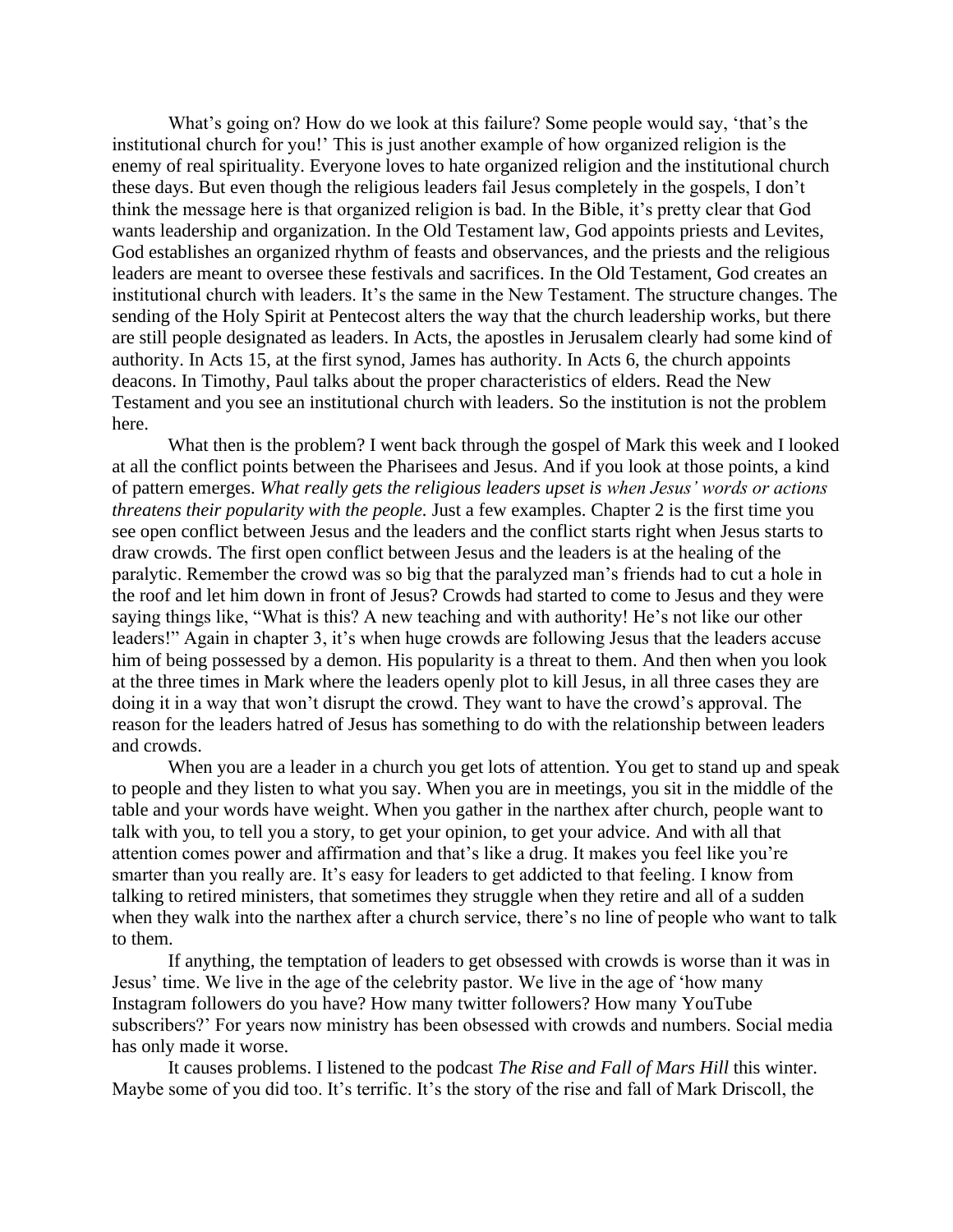leader of Mars Hill church in Seattle Washington. I can't go into the whole story, it's enormously complicated. But Driscoll started out doing some really good things, but at some point he seems to fall in love with the attention. The power of his charisma and this ability to draw a crowd becomes the way he measured his Spiritual authority. At one point some people who are starting to get worried about his lack of accountability come to him and suggest that he should make himself accountable to some other megachurch pastors. He refuses. "How can I listen to them. Their church is smaller than mine." When other pastors on his staff would resign because they were sick of his management style, they would make them sign non-disclosure agreements that prohibited them from planting a church within a hundred miles of Seattle, lest they take away some of the members. He was in love with the attention and the power. Brings to mind what Jesus said. "*Watch out for those teachers of the law. They like to walk around in flowing robes and be greeted with respect in the marketplaces and have the most important seats in the synagogues."* I don't think he wore flowing robes. He was more of a jeans and leather jacket preacher. But the animating spirit is the same.

Jesus' shows us a different path. Jesus has a different way of measuring things, a different way of leading. Jesus does something remarkable in our passage, something that I'm embarrassed to say that I noticed for the first time this week. Maybe you know that in the gospel of Mark, Jesus is constantly downplaying his identity. He actively suppresses the fact that he is the Messiah. He tries to keep his power quiet. He doesn't want people to know who he is. He heals people and tells them, 'don't tell anyone about what I did.' In chapter 1, a demon says, "I know who you are, you are the Holy One of God!" He tells the demon to shush. In chapter 8, when Peter finally says to Jesus 'You are the Messiah,' Jesus tells him not to tell anyone. Bible scholars call this 'the messianic secret.' His whole ministry long, Jesus refuses to admit he's the Messiah, his whole ministry long Jesus hides his true identity. Until our passage!

The trial is not going well for the prosecution. The witnesses don't agree with one another. You need at least two agreeing witnesses to get a conviction, but none of the witnesses seem to agree. The Sanhedrin is in danger of losing the case. So the High Priest throws a Hail Mary. He simply asks Jesus, "Are you the Messiah?' After hiding this truth for so long Jesus says, 'Yes.' He doesn't just give a simple yes he adds to it a claim to be the Son of God. He hands the prosecutors their victory.

Of all the times he chose to reveal his identity, *this* is the time he chooses? If he'd told the crowds after one of his miracles that he was the Messiah, the whole city would have followed him. If he'd announced that he was the Messiah after feeding the 5000, he would have had an army at his side. After the triumphal entry, if he had gotten off his donkey and said, "Hey Jerusalem! I am the Messiah!" The city would have lost its mind. He would have had the biggest megachurch in the empire. Instead he chooses to reveal himself at a moment where it will get him killed. Jesus, why did you do that!?

He does it because when we are looking for his glory, he wants us to look in the right place. He tells the world who he is at the moment of his sacrifice, and the moment of his humiliation, at the moment of his abandonment and betrayal, because the glory that Jesus wants you to see is not the glory of the big miracles and the big crowds, it's not the glory of the performance and the inspiring sermon, it's the glory of the cross. It's the glory of a love that will go down into the depths of human sin and sadness to take away the sin of the world. The glory of a love that is willing to be slapped and spit on so that we can be rescued, so that sinners can be forgiven and the dead can be raised to life.